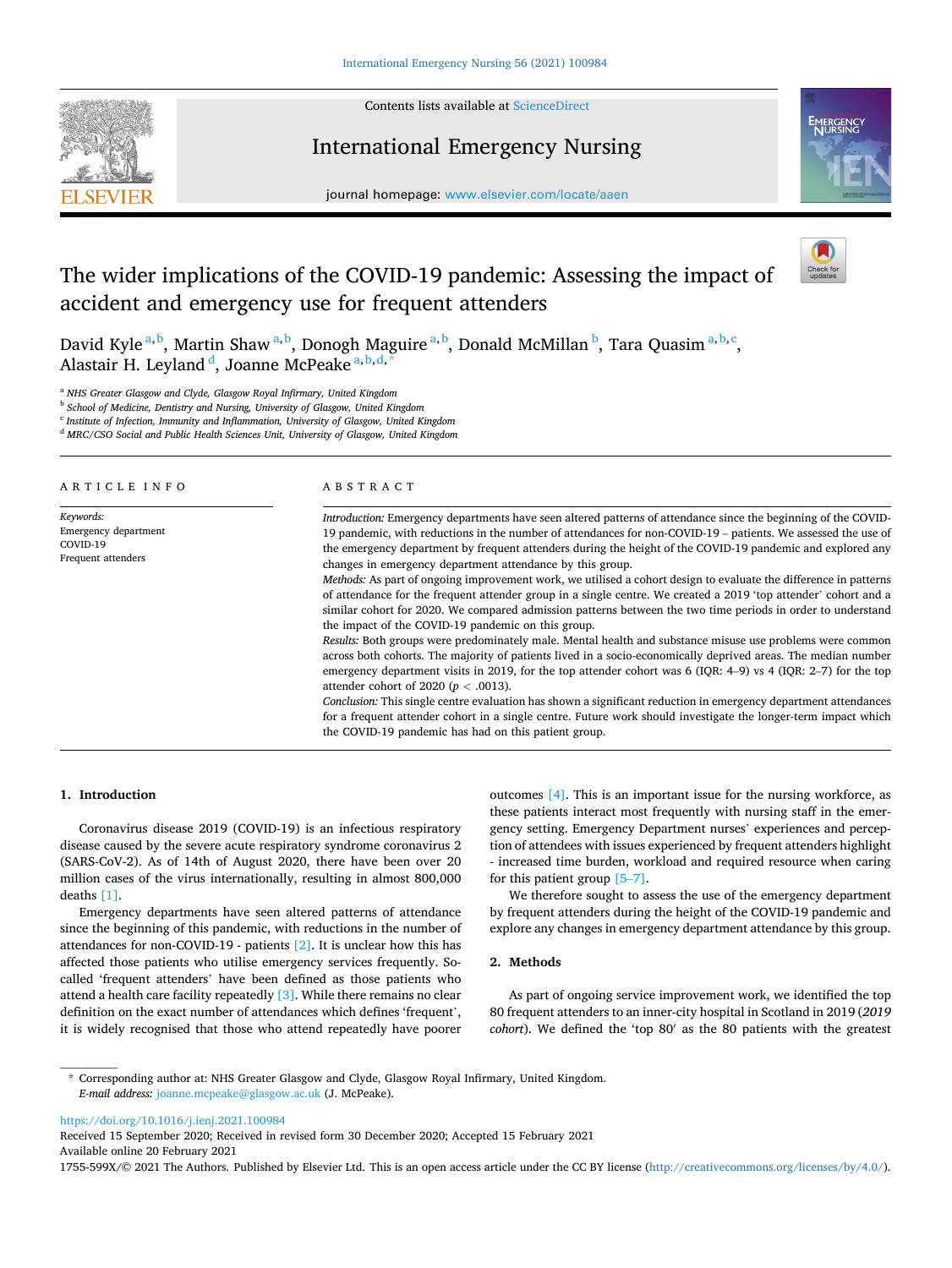number of attendances at the emergency department during 2019. The emergency department had 99,436 attendances during this timeframe; this top 80 group represented 1940 of these attendances (approximately 2% of all emergency department visits) [\[8\]](#page-2-0).

We created a second cohort, of the top 80 frequent attenders between October 2019 and July 2020 (*2020 cohort*). This group represented the 80 patients with the highest number of attendances to the emergency department during this timeframe. To assess differences in attendance during the height of the pandemic (1st of March-31st of May) we compared attendances in the top 80 frequent attenders between 2019 and 2020. The NHS Greater Glasgow and Clyde Caldicott Guardian approved this study (February 25th, 2020). As this was an evaluation of routine care, there was not Patient or Public Involvement in the design, conduct, or reporting of this evaluation.

Demographics, including age, gender, comorbidities, and socioeconomic status were identified via electronic medical records. Postcode was recorded on the first admission. Socio-economic status was derived using the Scottish Index of Multiple Deprivation (SIMD), the Scottish Government's tool for identifying socio-economic demographics. It is broken into quintiles, with one representing the most deprived [\[9\]](#page-2-0). Individuals experiencing homelessness were identified by a non-fixed abode or homeless postcode, and their primary care physician postcode determined SIMD for these patients. Mental health concerns, alcohol and substance misuse status were identified from health records (these were assessed separately from physical issues). All data were anonymised after extraction.

Statistical analysis was performed using R (Version 3.63). We utilised a Mann-Whitney *U* test to explore differences across the two cohorts. Further analysis examined the change in attendance of the 2019 cohort using the Wilcoxon signed-rank test.

#### **3. Results**

Demographics of the two frequent attender cohorts from 2019 and 2020 are shown in Table 1. Both groups were predominately male; mental health and substance misuse use problems were common. The majority of patients lived in a socio-economically deprived area (SIMD, Median 1 (IQR 1–2)).

The 2019 top attender cohort (80 patient) were found to be 62.5% male with a median age of 43 years (IQR: 30–54) with all patients being from areas of socio-economic deprivation; 25% were homeless. Mental health issues affected this cohort with 68.8% having issues including suicidal ideation, self-harm, personality disorders and depression. Alcohol misuse affected 75% and substance misuse 41.3%, indicating broad addictions issues within this cohort (Table 1).

In the 2020 top attender cohort , 65% were male, the median age was

| Table 1                                      |  |
|----------------------------------------------|--|
| Demographics of the two FA cohorts analysed. |  |

| Demographic                   | 2019 Cohort $(n = 80)$ | 2020 Cohort $(n = 80)$ |  |
|-------------------------------|------------------------|------------------------|--|
| Age, Years (Median, IQR)      | 43 (30–54)             | 40 (29.3–54)           |  |
| Gender, Male (%)              | 50 (62.5)              | 52 (65)                |  |
| SIMD Quintile (Median, IQR)   | $1(1-2)$               | $1(1-2)$               |  |
| Homeless status (%)           | 20(25)                 | 30 (37.5)              |  |
| Alcohol Misuse (%)            | 60 (75)                | 47 (58.75)             |  |
| Substance Misuse (%)          | 33(41.3)               | 34 (42.5)              |  |
| Smoking                       | 40(50)                 | 44 (55)                |  |
| <b>Mental Health Problems</b> | 55(68.8)               | 58 (72.5)              |  |
| Co-morbidities:               |                        |                        |  |
| Cardiac                       | 13 (16.3)              | 12(15)                 |  |
| Renal                         | 2(2.5)                 | 1(1.25)                |  |
| Pulmonary                     | 25 (31.3)              | 25 (31.3)              |  |
| Neurological                  | 32 (40)                | 21 (26.25)             |  |
| Hepatic                       | 13(16.3)               | 18(22.5)               |  |
| Pancreatic                    | 12(15)                 | 6(7.5)                 |  |
| Gastrointestinal              | 24(30)                 | 31 (38.75)             |  |
| Vascular                      | 9(11.3)                | 8 (10)                 |  |

40 years (IQR: 29.3–54) and all patients came from socio-economically deprived areas. Homelessness affected 37.5% (Table 1). Addictions issues were prevalent, with almost 60% experiencing ongoing alcohol misuse and 42.5% substance misuse. Over 70% had ongoing mental health issues, including self-harm, suicidal ideation, depression, and personality disorders.

### *3.1. Emergency department visits*

The median number emergency department visits in 2019 (March-May) for the top 80 frequent attender cohort was 6 (IQR: 4–9) vs 4 (IQR: 2–7) for the top 80 cohort of 2020 (March-May). This difference in median attendances was significant  $(p < .0013)$  (Fig. 1).

Of the 2019 top attender cohort, 46 of these patients presented to the emergency department between 1st of March 2020 and May 31st 2020. Comparing their attendances for the period 1st of March to May 31st in both 2019 and 2020, there was a reduction in attendances from 552 (2019) to 166 (2020) for the three-month period. The median number of attendances reduced from 6 (IQR: 3.25–8) in 2019 to 2 (IQR: 2–4.75) in 2020 (p *<* .001) [\(Fig. 2\)](#page-2-0). Of the 80 patients in the 2019 cohort 10 (12.5%) had died by, and a further 22 had no attendances between, the 1st of March 2020 and 31st May 2020. In March 2020, 2 patients died of non– COVID-19 related illnesses and had no attendances to the emergency department.

#### **4. Discussion**

This evaluation has revealed that emergency department visits for frequent attenders in one hospital have decreased during the COVID-19 pandemic. This is consistent with other research demonstrating a reduction in emergency department attendance during the lockdown period internationally [\[10\].](#page-2-0) There may be several mechanisms for this reduction including the necessary, proactive approach to homelessness which was undertaken by the local authority during the pandemic to reduce further spread. Patients may have also found alternative services to support ongoing health needs. Further investigation and research is required to understand what services patients did and did not interact with during the COVID-19 pandemic.



**Fig. 1.** Distribution of the number of attendances, alongside the median (2019 cohort vs 2020 cohort).